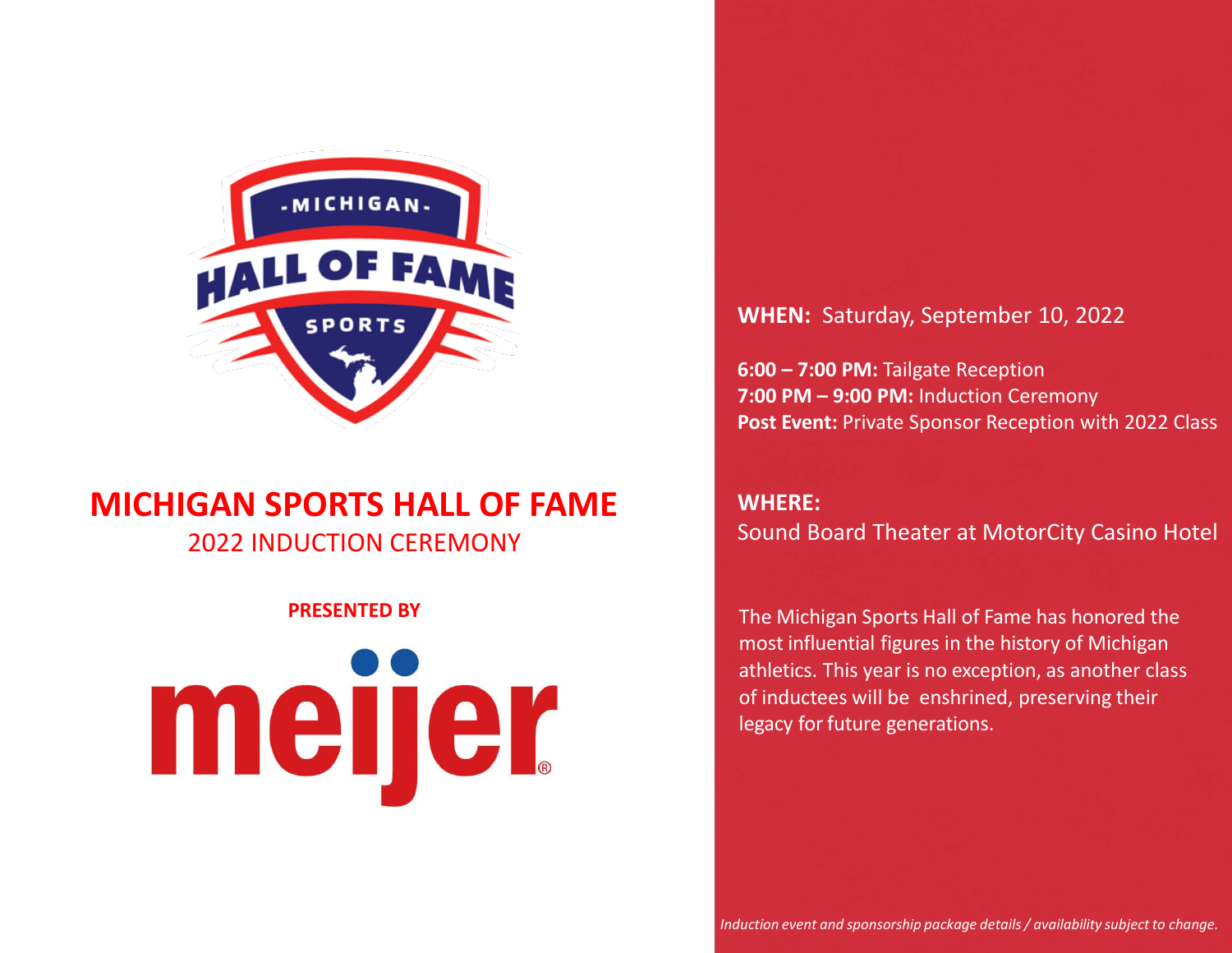





**JENNIE RITTER** 



**CHRIS WEBBER**



**CHRIS WEBBER EXECUTER SHANE BATTIER (Class of 2021)**



**CHAUNCEY BILLUPS (Class of 2021)**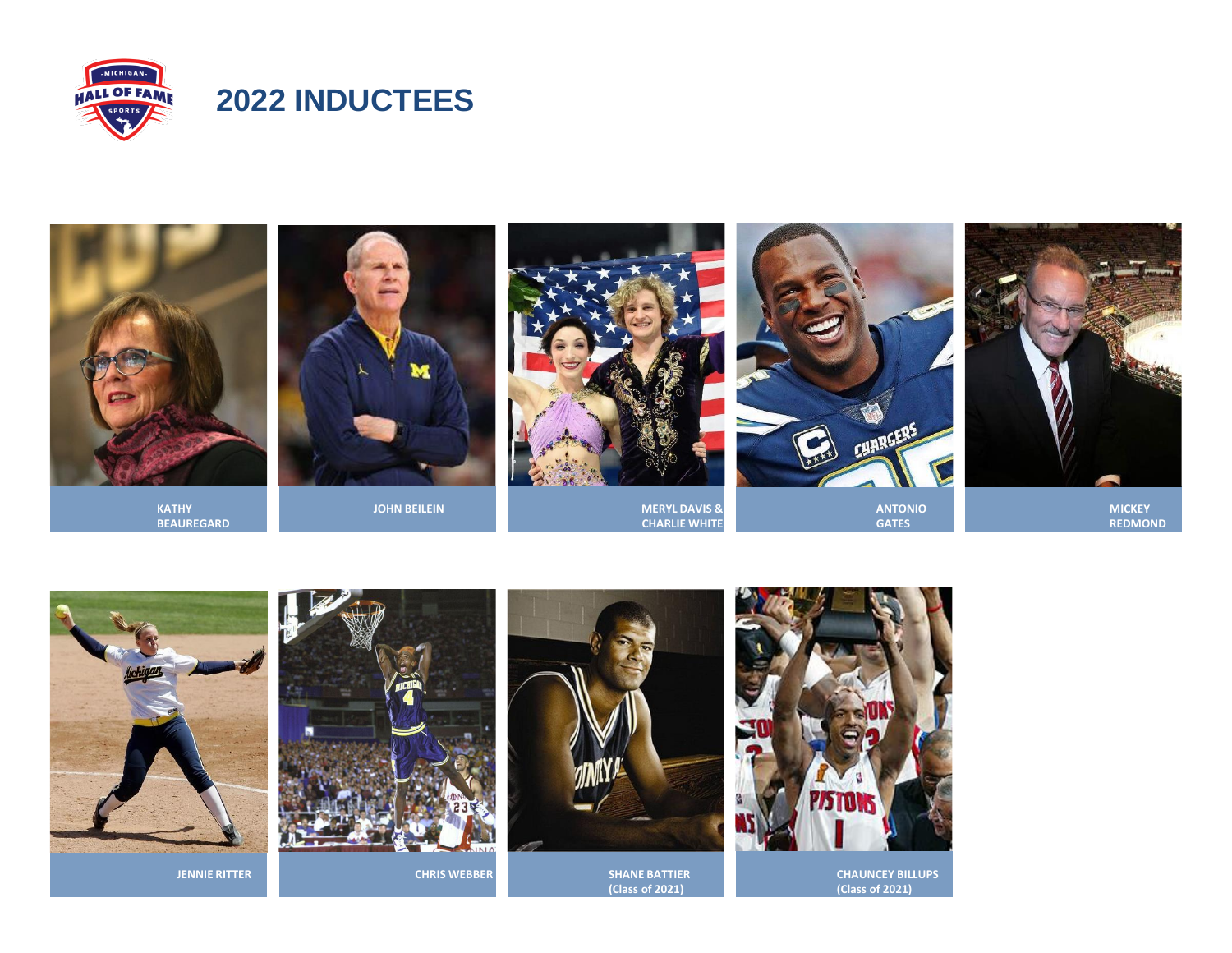

# **SPONSORSHIP PACKAGES**

# **CHAMPION SPONSOR**

## \$15,000

- Sixteen (16) Post Event Credentials Private Sponsor Reception with 2022 Class Members
- Thirty-Four (34) reserved seats on the main floor
	- Including pre-event tailgate reception with auction, celebrity sightings, Hall of Fame Red Carpet Media Row, complimentary food & cash bar from  $6 - 7$  pm
- Logo representation on red carpet backdrop
- Digital Logo recognition during the Induction ceremony
- Live reads
- Full page ad in souvenir yearbook
- Recognition in all print and electronic media
- Recognition in all social media platforms

# **LEGEND SPONSOR** \$10,000

- Ten (10) Post Event Credentials Post Event Private Sponsor Reception with 2022 Class Members
- Eighteen (18) reserved seats on the main floor
	- Including pre-event tailgate reception with auction, celebrity sightings, Hall of Fame Red Carpet Media Row, complimentary food & cash bar from  $6 - 7$  pm
- Digital Logo recognition during the Induction ceremony
- Live reads
- Full page ad in souvenir yearbook
- Recognition in all print and electronic media
- Recognition in all social media platforms

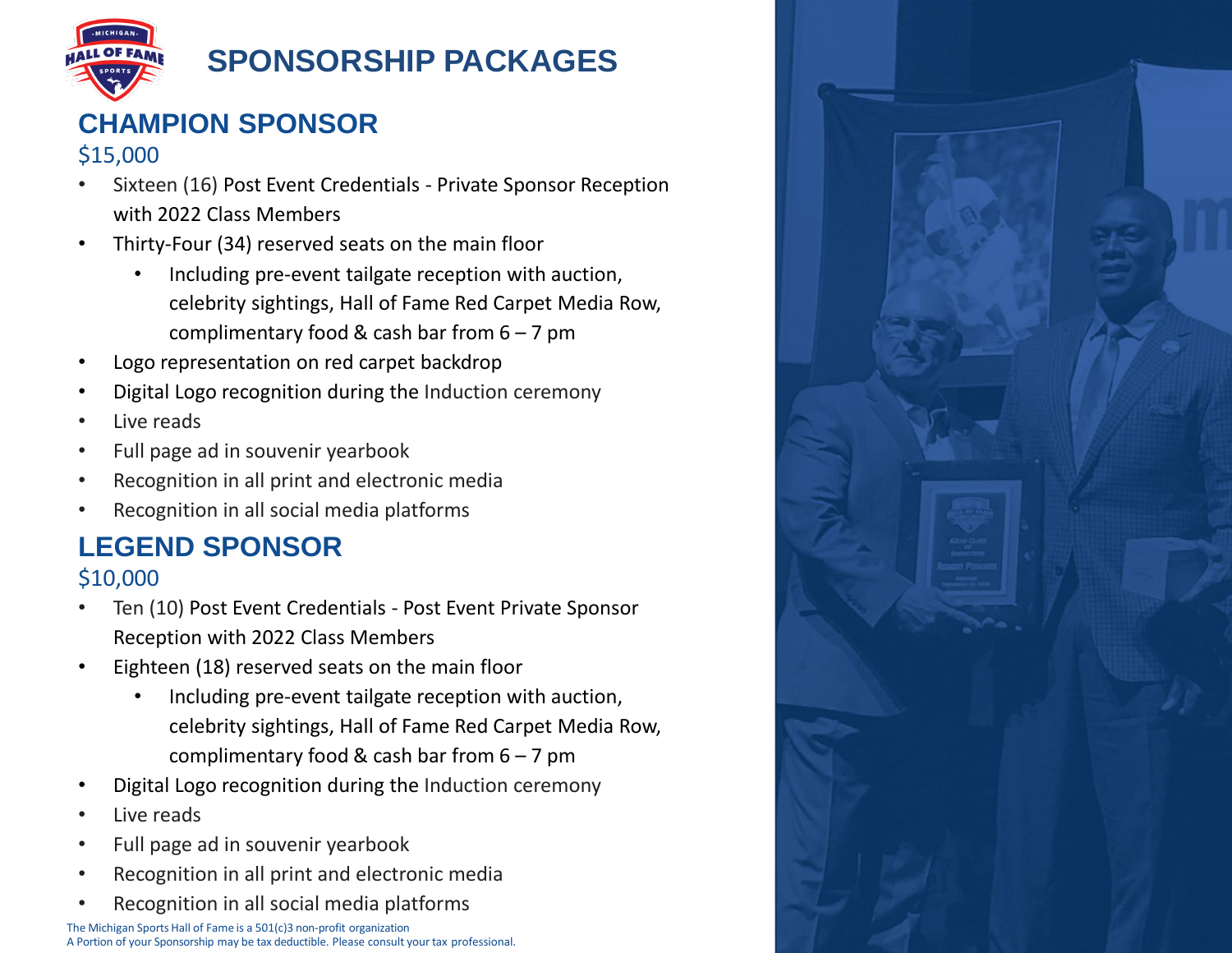

# **AMBASSADOR SPONSOR** \$5,000

- Six (6) Post Event Credentials Private Sponsor Reception with 2022 Class Members
- Twelve (12) reserved seats on the main floor
	- Including pre-event tailgate reception with auction, celebrity sightings, Hall of Fame Red Carpet Media Row, complimentary food & cash bar from  $6 - 7$  pm
- Digital Logo recognition throughout the presentation
- Live reads
- Full page ad in souvenir yearbook
- Recognition in all print and electronic media
- Recognition in all social media platforms

# **BOOSTER SPONSOR** \$3,500

- Four (4) Post Event Credentials Private Sponsor Reception with 2022 Class Members
- Eight (8) reserved seats on the main floor
	- Including pre-event tailgate reception with auction, celebrity sightings, Hall of Fame Red Carpet Media Row, complimentary food & cash bar from  $6 - 7$  pm
- Digital Logo recognition throughout the presentation
- Live reads
- Full page ad in souvenir yearbook
- Recognition in all print and electronic media
- Recognition in all social media platforms

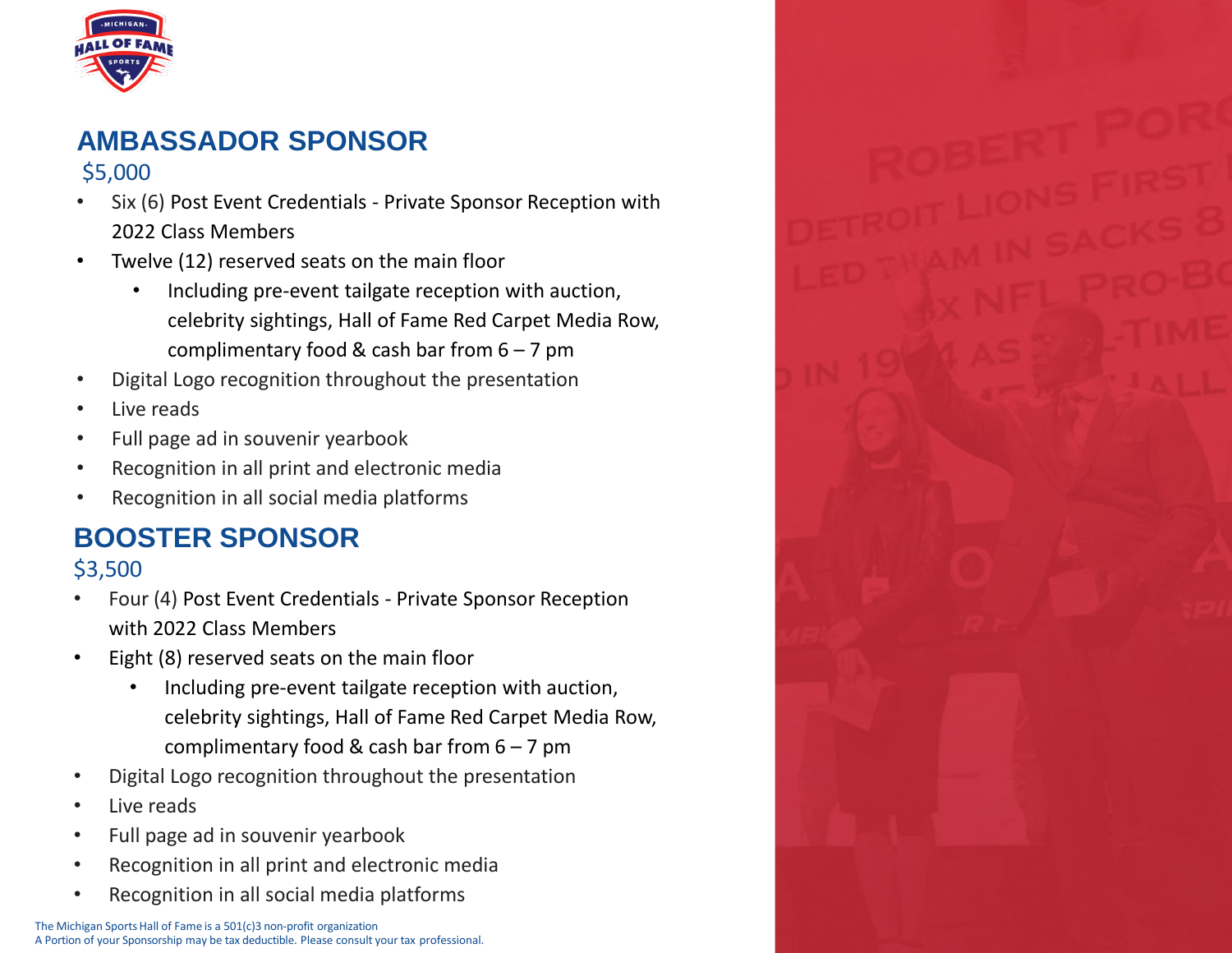

# **FAN CLUB SPONSOR**

# \$2,500

- Two (2) Post Event Credentials Private Sponsor Reception with 2022 Class Members
- Two (2) reserved seats on the main floor
	- Including pre-event tailgate reception with auction, celebrity sightings, Hall of Fame Red Carpet Media Row, complimentary food & cash bar from  $6 - 7$  pm
- Digital Logo recognition throughout the presentation
- Half page ad in souvenir yearbook

# **CONTACT INFORMATION:**

For questions, or to confirm your sponsorship for the 2022 Michigan Sports Hall of Fame Induction Event, please contact the Hall before August 12, 2022 (all ads due on the same date):

PHONE: 810-602-3055 EMAIL: [MISportsHOF@gmail.com](mailto:MISportsHOF@gmail.com) or S[Lesher@creativeprodinc.com](mailto:slesher@creativeprodinc.com)

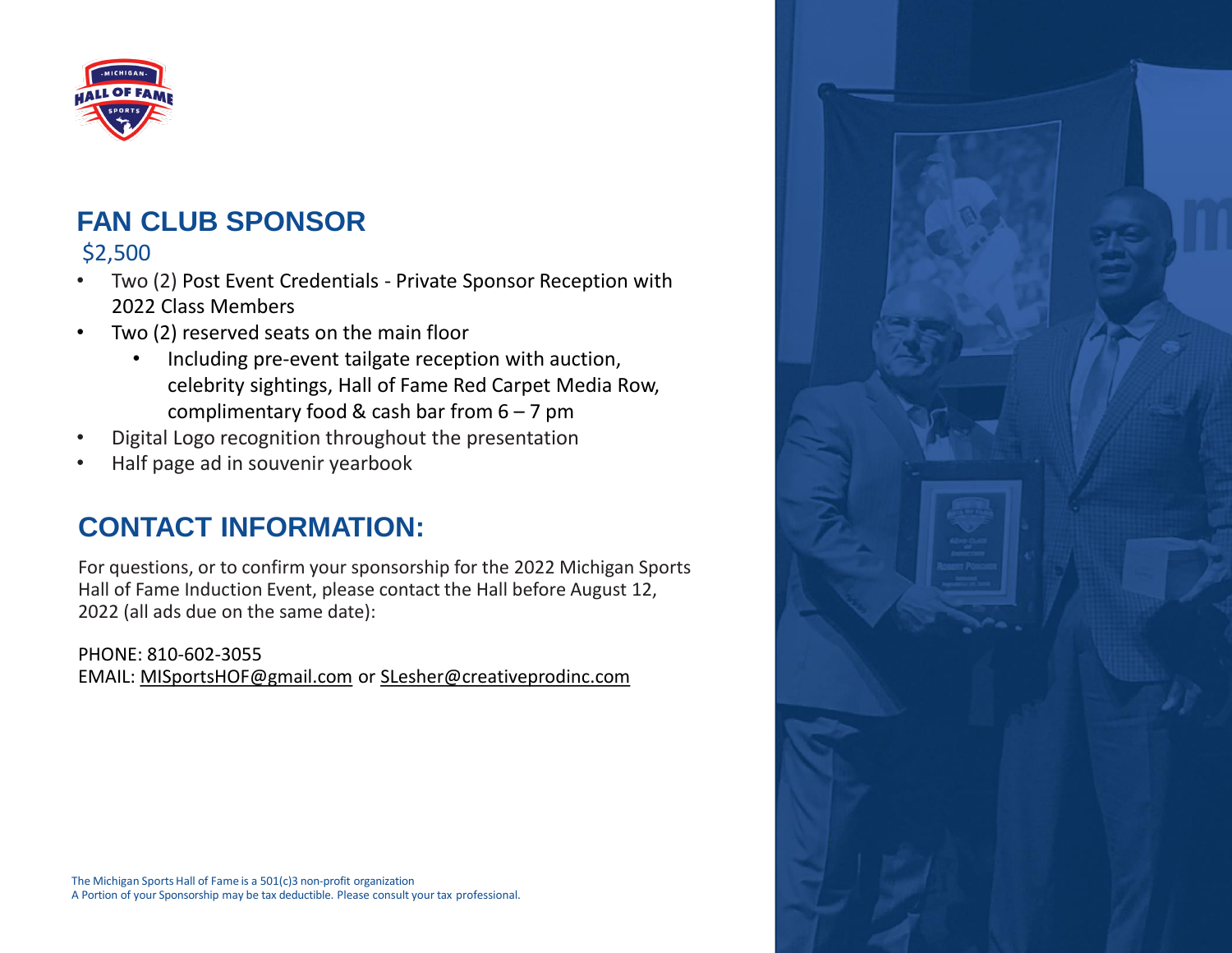

# **VIP - MAIN FLOOR**

#### \$100.00 each

Ticket includes:

- Reserved Floor Seat for 2022 Class Induction Event
- Limited Edition Official 2022 Class Poster
- Official 2022 Michigan Sports Hall of Fame Yearbook
- Pass to the pre-event tailgate reception with auction, celebrity sightings, Hall of Fame Red Carpet Media Row, complimentary food and cash bar from  $6:00 - 7:00$  PM

# **GENERAL ADMISSION**

# \$25.00 each

Ticket Includes:

- General Admission Balcony Seat for 2022 Class Induction Event
- Limited Edition Official 2022 Class Poster

*Visit* **[WWW.MSHOF.ORG](http://WWW.MSHOF.ORG/)** *to order your tickets!*

The Michigan Sports Hall of Fame is a 501(c)3 non-profit organization A Portion of your Sponsorship may be tax deductible. Please consult your tax professional.

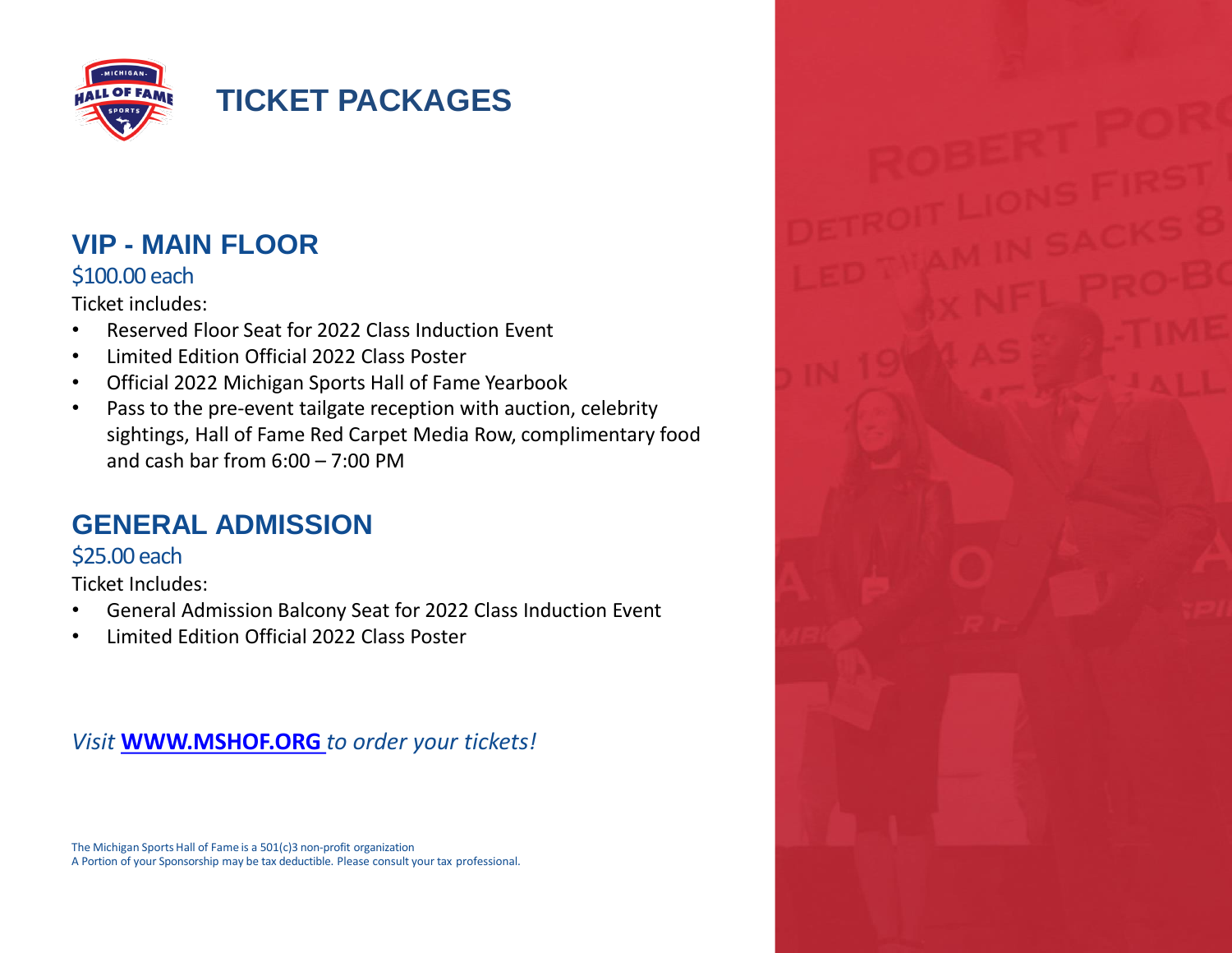

# **2022 INDUCTION CEREMONY**

# **YEARBOOK ADVERTISING**

Produced for each induction ceremony, the annual Michigan Sports Hall of Fame Yearbook has become a collector's item amongst sports fans both inside and outside the State of Michigan.

The yearbook is a high quality, full-color publication designed to commemorate the class and celebrate the rich history of sports in Michigan and is distributed during the ceremony, as well as other Michigan Sports Hall of Fame events throughout the year.

| Center Spread - 16"w x 10"h / 4-color\$ 5,000         |  |
|-------------------------------------------------------|--|
| Back Cover - 7"w x 10"h / 4-color \$ 3,500            |  |
| Inside Front Cover - 7" w x 10" h / 4-color  \$ 2,500 |  |
| Inside Back Cover - 7"w x 10" h / 4-color\$ 2,500     |  |
| Full Page - 7"w x 10"h / 4-color\$ 1,250              |  |
| Full Page - 7"w x 10"h / B&W\$ 1,000                  |  |
| Half Page Horizontal - 7"w x 5"h / B&W\$ 750          |  |
| Half Page Vertical - 3.625"w x 10"h / B&W\$ 750       |  |
| Quarter Page - 3.375"w x 4.875"h / B&W\$ 475          |  |

\*see details/specs on following pages

The Michigan Sports Hall of Fame is a 501(c)3 non-profit organization A Portion of your Sponsorship may be tax deductible. Please consult your tax professional.